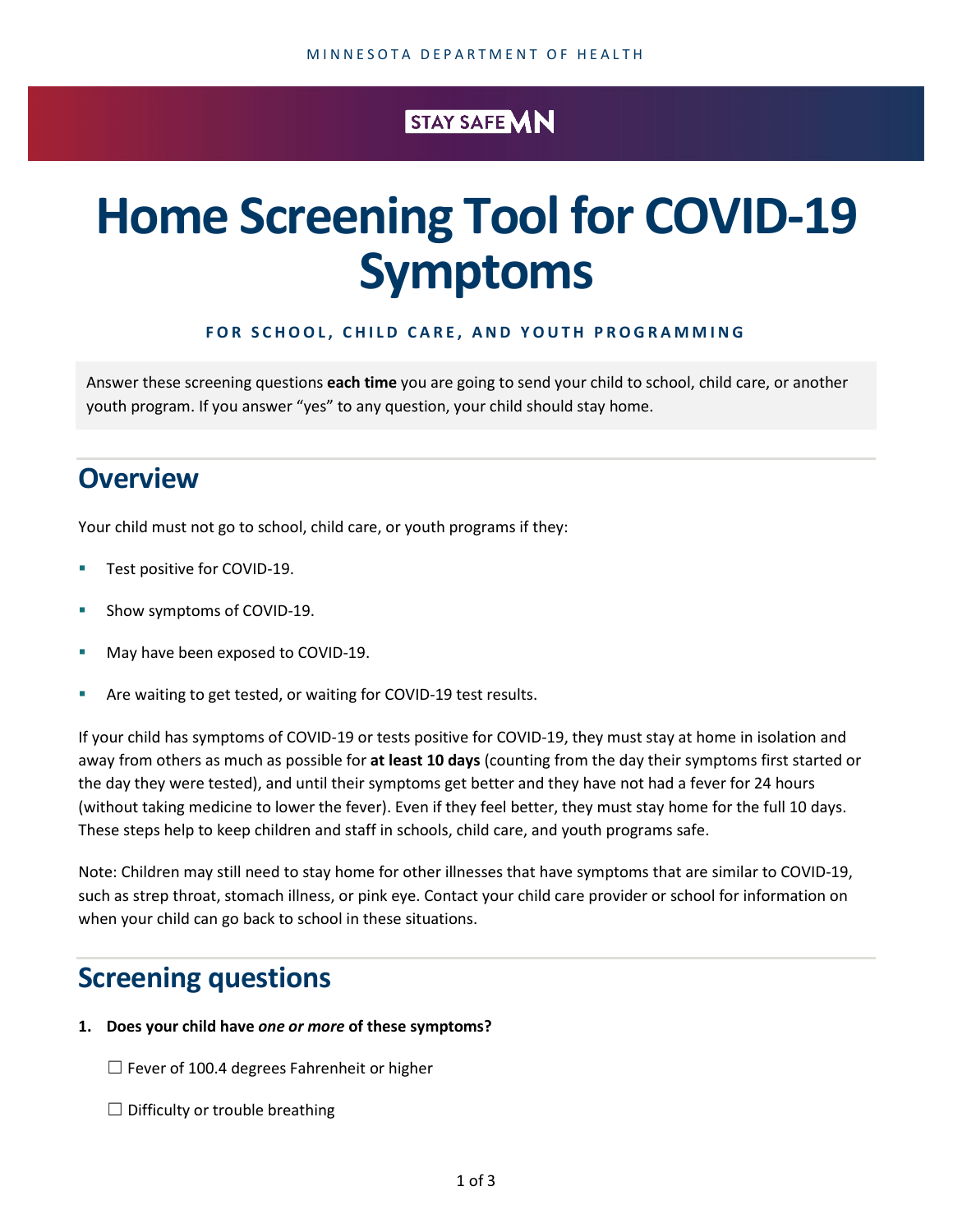$\Box$  New cough or a cough that gets worse

 $\Box$  New loss of taste or smell

If a child has **one or more of these symptoms**, they must stay home and should stay away from others as much as possible, including family members. Parents or caregivers should notify the school, child care, or youth program and consider calling the child's doctor or other health care provider.

**If no symptoms, go to the next question.**

#### **2. Does your child have** *at least two* **of these symptoms?**

- $\Box$  Sore throat
- ☐ Nausea
- ☐ Vomiting
- ☐ Diarrhea
- $\Box$  Chills
- $\Box$  Muscle pain
- $\Box$  Excessive fatigue (extreme tiredness)
- ☐ New or severe headache
- $\Box$  New nasal congestion or runny nose

If a child has **at least two of these symptoms**, they must stay home and should stay away from others as much as possible, including family members. Parents or caregivers should notify the school, child care, or youth program and consider calling the child's doctor or other health care provider.

#### **If no symptoms, go to the next question.**

### **3. Has your child been diagnosed with COVID-19 since they last went to their school, child care, or youth program?**

 $\Box$  No: the child can go to their school, child care, or youth program.

☐ Yes: the child must stay at home in isolation and away from others as much as possible for **at least 10 days** (counting from the day their symptoms first started or the day they were tested), and until their symptoms get better and they have not had a fever for 24 hours (without taking medicine to lower the fever). Even if they feel better, they must stay home for the full 10 days. If your child has tested positive for COVID-19 but has no symptoms, they can return 10 days after the date of their test.